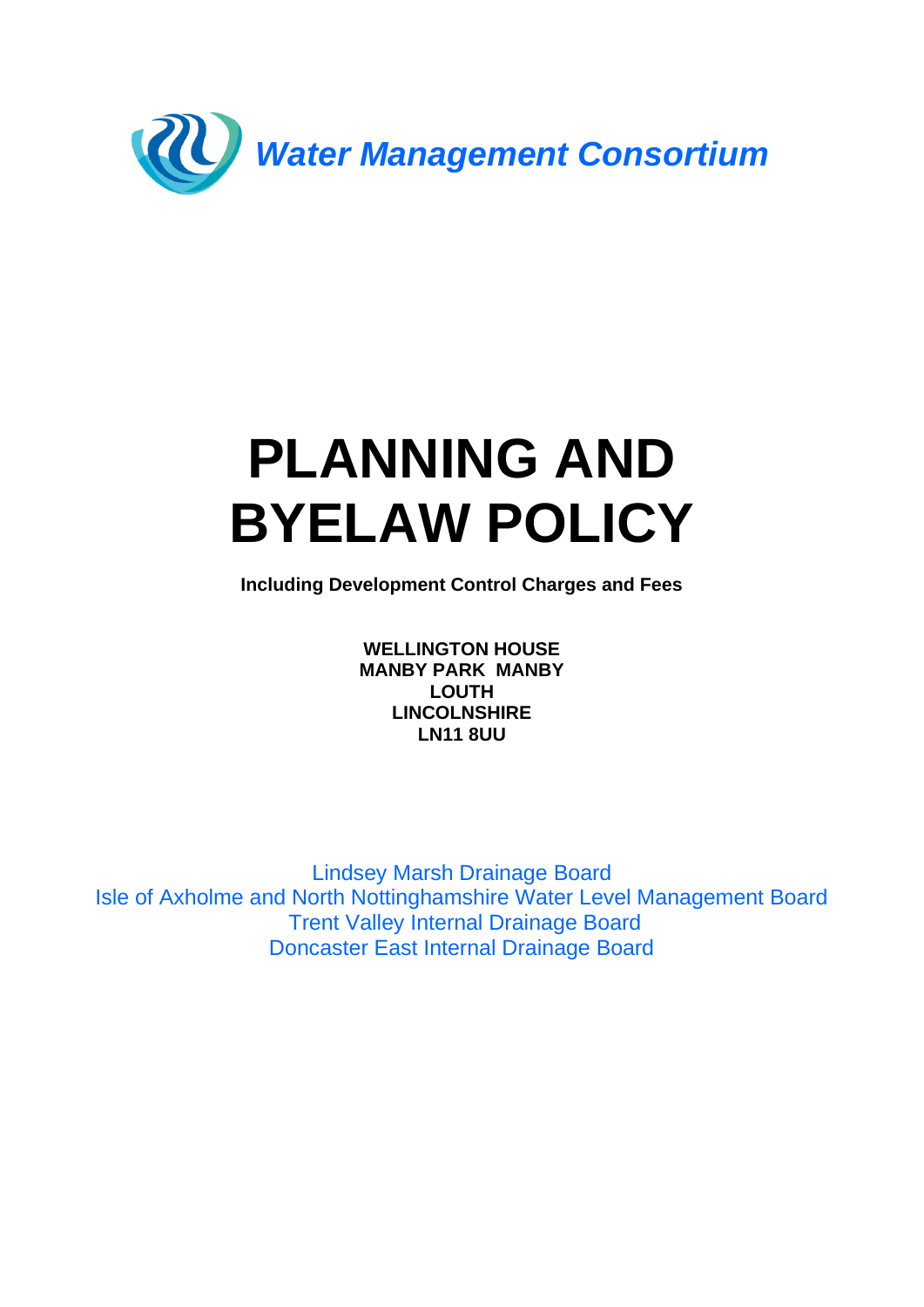# **CONTENTS**

| 2 <sup>2</sup><br>BYELAWS RELATING TO BOARD MAINTAINED WATERCOURSES [  1<br>3<br>$\overline{\mathbf{4}}$<br>APPLICATIONS FOR THE BOARD'S CONSENT [[[[[[[[[[[[[[[[[[[[[]]]]]]]]]]]]]]]<br>5<br>$6\phantom{1}6$<br>ENFORCEMENT 22 2012 12<br>$\overline{7}$ |  |
|-----------------------------------------------------------------------------------------------------------------------------------------------------------------------------------------------------------------------------------------------------------|--|
|                                                                                                                                                                                                                                                           |  |
|                                                                                                                                                                                                                                                           |  |
|                                                                                                                                                                                                                                                           |  |
|                                                                                                                                                                                                                                                           |  |
|                                                                                                                                                                                                                                                           |  |
|                                                                                                                                                                                                                                                           |  |
| 8                                                                                                                                                                                                                                                         |  |
| 9                                                                                                                                                                                                                                                         |  |

| <b>REVISION RECORD</b> |             |                                                                                                            |            |                |
|------------------------|-------------|------------------------------------------------------------------------------------------------------------|------------|----------------|
| <b>Version</b>         | <b>Date</b> | <b>Description</b>                                                                                         | Originator | <b>Checked</b> |
|                        | 09.08.11    | <b>DRAFT</b>                                                                                               | <b>AMD</b> | --             |
|                        | 27.09.11    | FINAL - BOARD APPROVED                                                                                     | AMD        | <b>DJS</b>     |
| 2                      | 09.07.13    | New logo added                                                                                             | <b>LSQ</b> | <b>DJS</b>     |
| 3                      | 29.02.16    | Amendment to card payment fees                                                                             | <b>LSQ</b> | <b>AD</b>      |
| 4                      | 16.07.18    | New Model Byelaws & card payments                                                                          | <b>LSQ</b> | <b>DJS</b>     |
| 5                      | 29.09.20    | Combining individual Planning and Byelaw Policy<br>Into single document and updating the fee<br>structure. | <b>RAB</b> | <b>NK</b>      |
| 6                      | 29.04.21    | <b>Final Amendments</b>                                                                                    | <b>RB</b>  | <b>NK</b>      |

**The Water Management Consortium Boards reserve the right to update or change this living document at any time without notice.**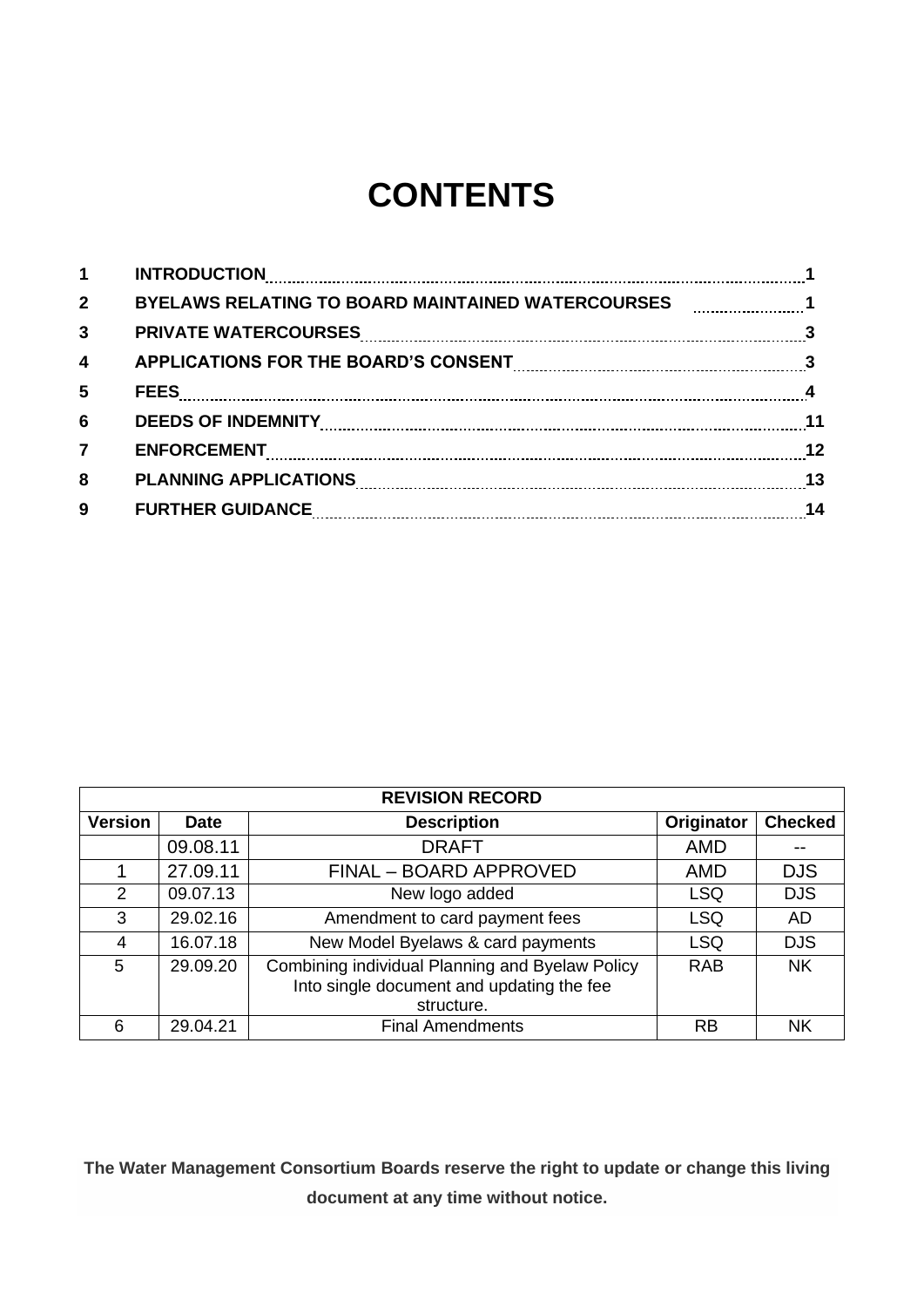# **1 INTRODUCTION**

The **Lindsey Marsh Drainage Board**, the **Isle of Axholme and North Nottinghamshire Water Level Management Board**, the **Trent Valley Internal Drainage Board** and the **Doncaster East Internal Drainage Board** (the Boards) each have permissive powers under the Land Drainage Act 1991 to exercise a general supervision over all matters relating to the drainage of land within the respective Board's District. The Boards work to ensure that water levels are maintained at an appropriate and safe level, the Boards also have a duty to conserve and enhance the natural environment. The Boards have such other powers to perform such other duties as are conferred or imposed on internal drainage boards by this Act.

The purpose of this document is to set out the Boards' policy and approach in relation to development within the Boards' Districts.

#### **2 BYELAWS RELATING TO BOARD MAINTAINED WATERCOURSES**

#### **2.1 Lindsey Marsh Drainage Board**

Is the largest drainage board in England, the Board is responsible for the maintenance of 973km of arterial watercourse of which 75km is culverted and 30 pumping stations, draining a catchment of 86,550 hectares with a Board area of 52,757 hectares on the East Coast of Lincolnshire. The Lindsey Marsh Drainage Board's Byelaws were made by the Board on 24<sup>th</sup> January 2018 under the powers vested in it by the Land Drainage Act 1991. The Byelaws were confirmed by the Department of Environment, Food and Rural Affairs (Defra) on the 29<sup>th</sup> June 2018.

#### **2.2 Isle of Axholme and North Nottinghamshire Water Level Management Board**

The Board is located on the western Bank of the River Trent extending from the River Ouse down to Markham Moor. The Board is responsible for the maintenance of 457km of arterial watercourse and 21 pumping stations, with a Board area of 28,950 hectares. The **Isle of Axholme and North Nottinghamshire Water Level Management Board's** Byelaws were made by the Board on 25<sup>th</sup> January 2018 under the powers vested in it by the Land Drainage Act 1991. The Byelaws were confirmed by the Department of Environment, Food and Rural Affairs (Defra) on the 29<sup>th</sup> June 2018.

#### **2.3 Trent Valley Internal Drainage Board**

The Board covers an area of low lying land from the west of Gainsborough, straddling the River Trent and its tributaries, down to the south of Nottingham. The Board is responsible for the maintenance of 778km of arterial watercourse and 18 pumping stations, with a Board area of 44,093 hectares.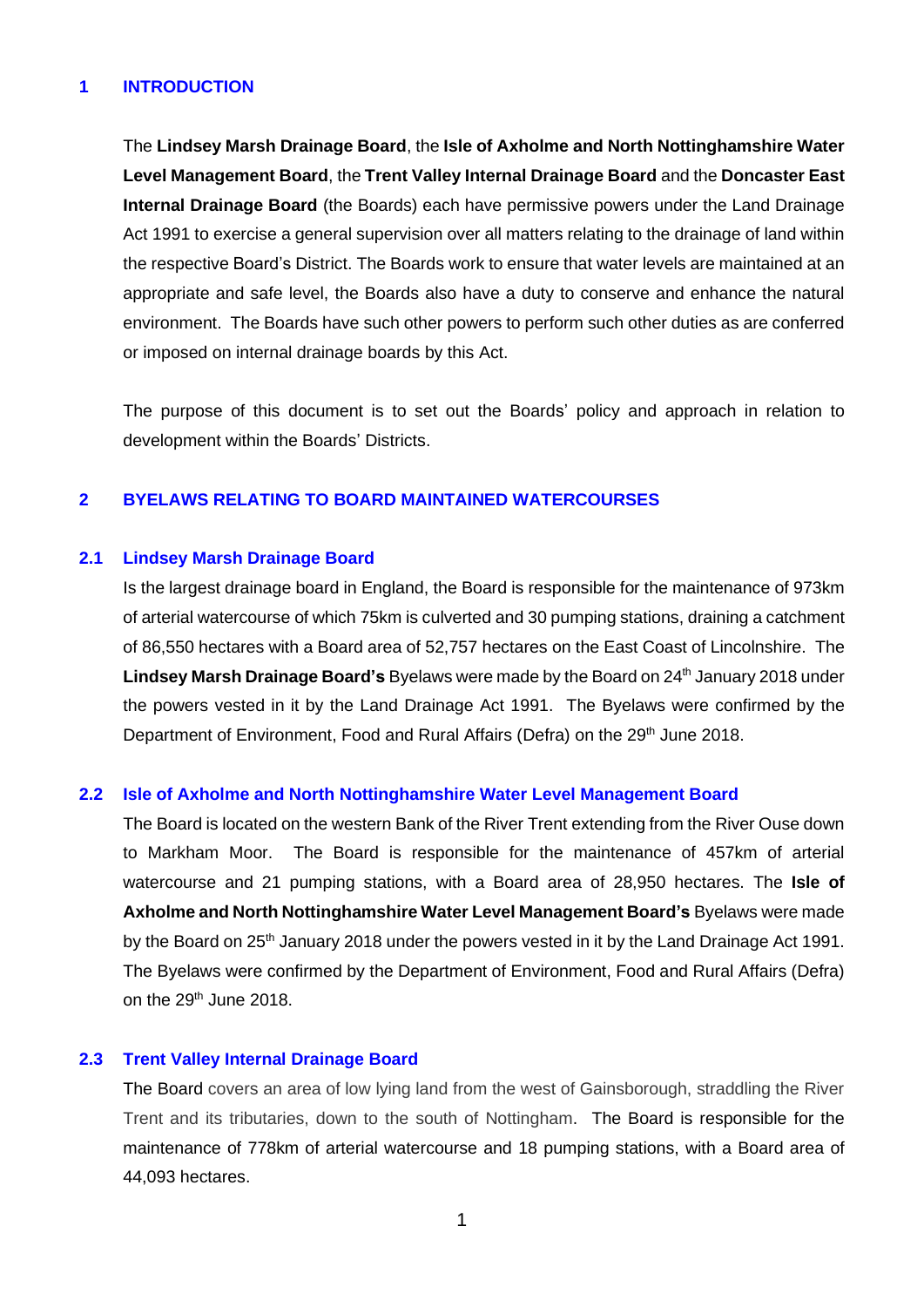The Trent Valley Internal Drainage Board's Byelaws were made by the Board on 25<sup>th</sup> January 2018 under the powers vested in it by the Land Drainage Act 1991. The Byelaws were confirmed by the Department of Environment, Food and Rural Affairs (Defra) on the 29<sup>th</sup> June 2018.

#### **2.4 Doncaster East Internal Drainage Board**

The Board covers an area of low lying land from the east of Doncaster predominantly within the River Torne catchment. The Board is responsible for the maintenance of 457km of arterial watercourse and 25 pumping stations, with a Board area of 28,950 hectares. The **Doncaster East Internal Drainage Board's** Byelaws were made by the Board on 27<sup>th</sup> April 2012 under the powers vested in it by the Land Drainage Act 1991. The Byelaws were confirmed by the Department of Environment, Food and Rural Affairs (Defra) on the 20<sup>th</sup> December 2012.

#### **2.5 Background**

The primary purpose of these Byelaws is to ensure efficient drainage within each Boards' District. Byelaws seek to guarantee that the Boards' maintained watercourses can be accessed for maintenance or improvement in the future and ensure the unimpeded flow of water on all watercourses within the respective Board's District at all times.

To ensure those proposing developments are aware of the Byelaws, the Boards take the opportunity to provide comments on Planning Applications within, or affecting, its District. It must be noted that the granting of Planning Permission does not override the need for the respective Boards' formal consent to be obtained.

A full copy of the Boards' Byelaws can be obtained from the Consortium's offices during normal working hours or alternatively, downloaded electronically from the website, [www.wmc](http://www.wmc-idbs.org.uk/)[idbs.org.uk](http://www.wmc-idbs.org.uk/)

Any person wishing to carry out works covered by the Boards' Byelaws must make a Byelaw consent application to the respective Board. Works must not commence until the Boards have issued consent.

The Boards welcome the opportunity to comment on proposals in advance of formal Byelaw consent applications being made. Early involvement will help to minimise delays and reduce amendments to development proposals. Persons wishing to discuss proposals should contact the Boards' Planning and Development Control Officers in the first instance.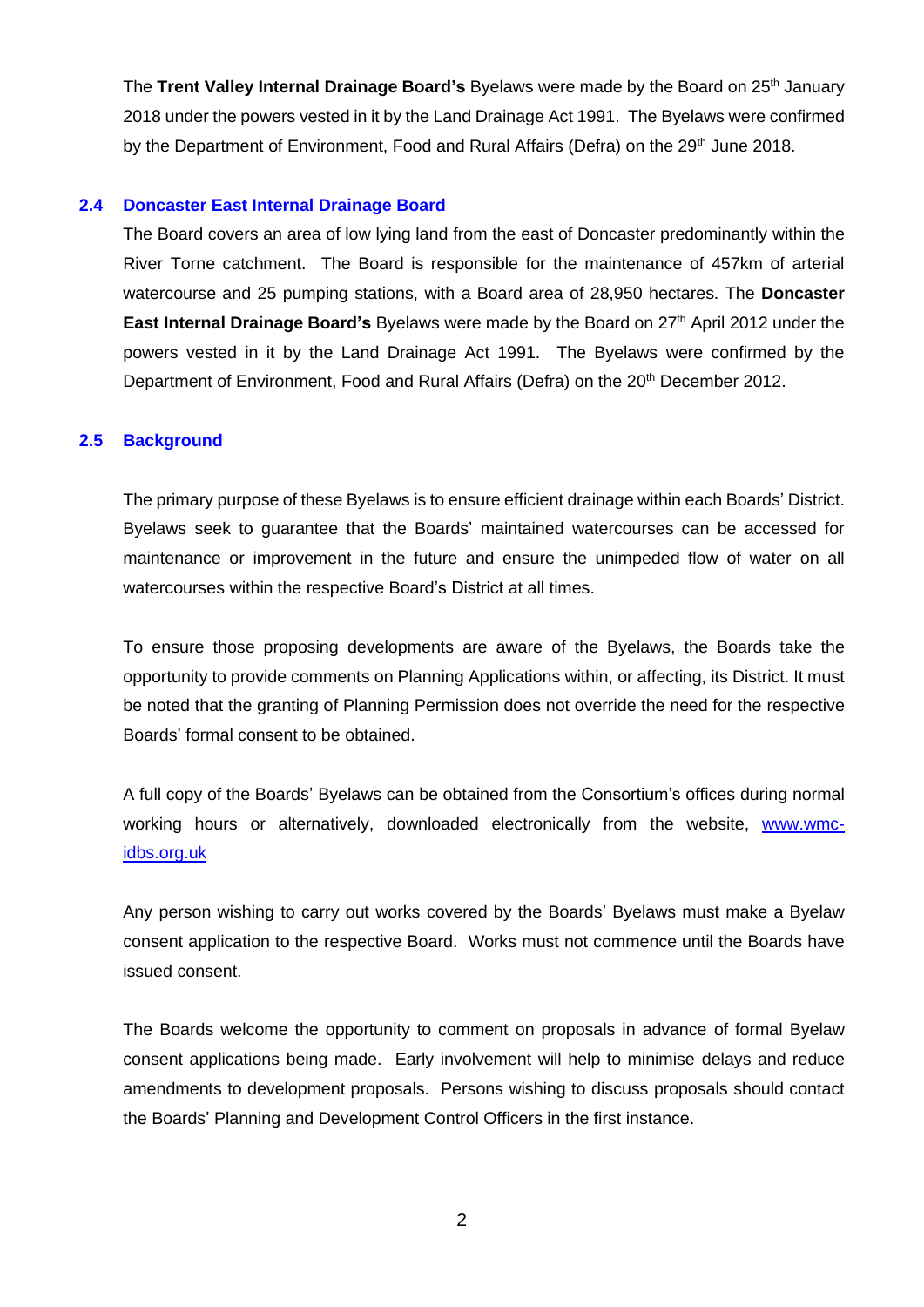# **3 PRIVATE WATERCOURSES**

Section 23 (1) of the Land Drainage Act 1991 states that:

*"No person shall-*

*(a) erect any mill dam, weir or other like obstruction to the flow of any ordinary watercourse or raise or otherwise alter any such obstruction; or*

*(b) erect any culvert that would be likely to affect the flow of any ordinary watercourse or alter any culvert in a manner that would be likely to affect any such flow, without the consent in writing of the drainage board concerned."*

Persons wishing to carry out works described above must receive the Boards' consent prior to works commencing.

# **4 APPLICATIONS FOR THE BOARDS' CONSENT**

Applications for Byelaw consent and/or consent under Section 23 (1) of the Land Drainage Act 1991 should be made to the Boards in writing, using the appropriate section(s) of the application form.

Application Forms and Advice Notes are available from the Consortium's office during normal working hours or alternatively, can be downloaded electronically from [www.wmc-idbs.org.uk](http://www.wmc-idbs.org.uk/)

Under normal circumstances the consent application process will take between four and six weeks. However, this timescale will be dependent on the scale and nature of the proposals.

The Boards have delegated their powers for determining certain consent applications to the Chief Executive and Engineer to the Boards. The following types of consent application can be determined using delegated powers:

- Applications complying with guidance in the advice notes referred to in Section 9 of this document.
- Applications to culvert up to 25 metres of Board maintained watercourse.
- All applications under Section 23 (1) of the Land Drainage Act 1991.

All other consent applications will be referred to the respective Board for determination at the next appropriate Board meeting.

In all cases consent will not be withheld unless the grounds for doing so are reasonable.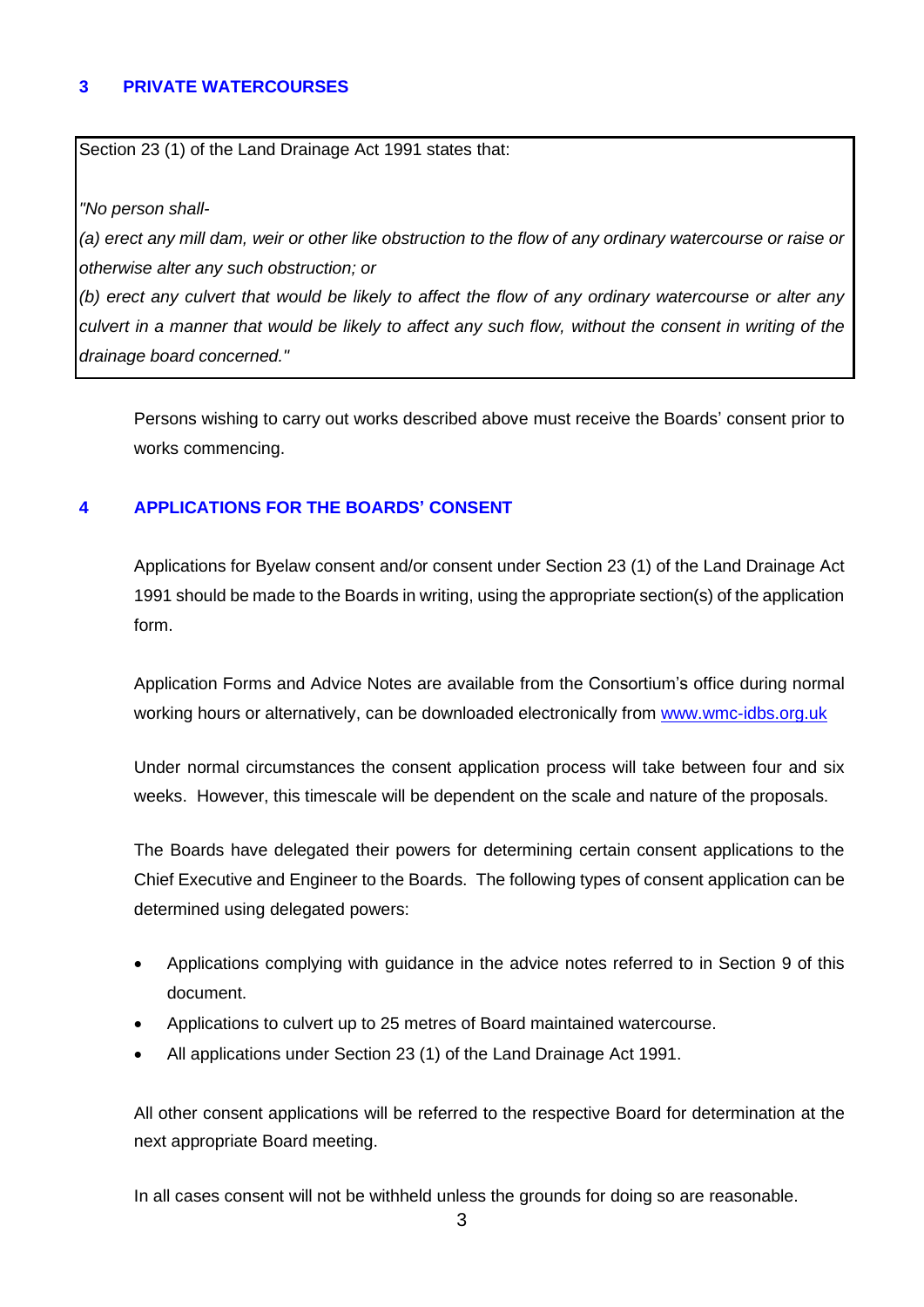If consent is granted, it should not be regarded as an approval of the design and integrity of the proposals. Consent will only be granted in relation to the impact the proposals may have upon the watercourse and effect on the Boards' maintenance activities.

**Consent may be refused if the proposed works could increase flood risk. Similarly, consent may be refused if it is considered a detriment to the environment. This is in accordance with the Boards' environmental and sustainability duties.**

**Applicants should be aware that the Boards' consent does not override the need for any other consent or approval that may be required under any other statutory provision, byelaw, order, regulation or landowners' permission.**

**Applicants have the right to appeal if they believe consent has been withheld unreasonably or unreasonable conditions have been imposed. Representations should be made in writing for consideration at the next available Board meeting.**

# **5 FEES**

# **5.1 Consent Application Fees**

The charges associated with consent application fees are set out in table 1 below.

| <b>Description</b>                                                                                              | Reason for the charge being levied                                             | Fee Due <sup>1</sup> |
|-----------------------------------------------------------------------------------------------------------------|--------------------------------------------------------------------------------|----------------------|
| Application to alter a<br>riparian watercourse                                                                  | Application under Section 23 of the Land<br>Drainage Act 1991                  | £50.00               |
| Application for<br>relaxation for one of<br>the Boards' Byelaws<br>(not Byelaw 3)                               | Application for a relaxation of Boards' Byelaws<br>(usually Byelaw 10 and 17). | £100.00              |
| Application to install<br>land tile outfalls into<br>a Board maintained<br>watercourse                          | Application for a relaxation of Boards' Byelaws<br>(per watercourse).          | £100.00              |
| Application to<br>discharge surface<br>water to a<br>watercourse                                                | Application for a relaxation of Byelaw 3 (and<br>possibly other Byelaws).      | £200.00              |
| Application to<br>discharge treated<br>foul water to a<br>watercourse                                           | Application for a relaxation of Byelaw 3 (and<br>possibly other Byelaws).      | £200.00              |
| Table 1 – Consent Application Fees<br>$1$ Application fees will be reviewed in 2023 and then on a 5 year basis. |                                                                                |                      |

4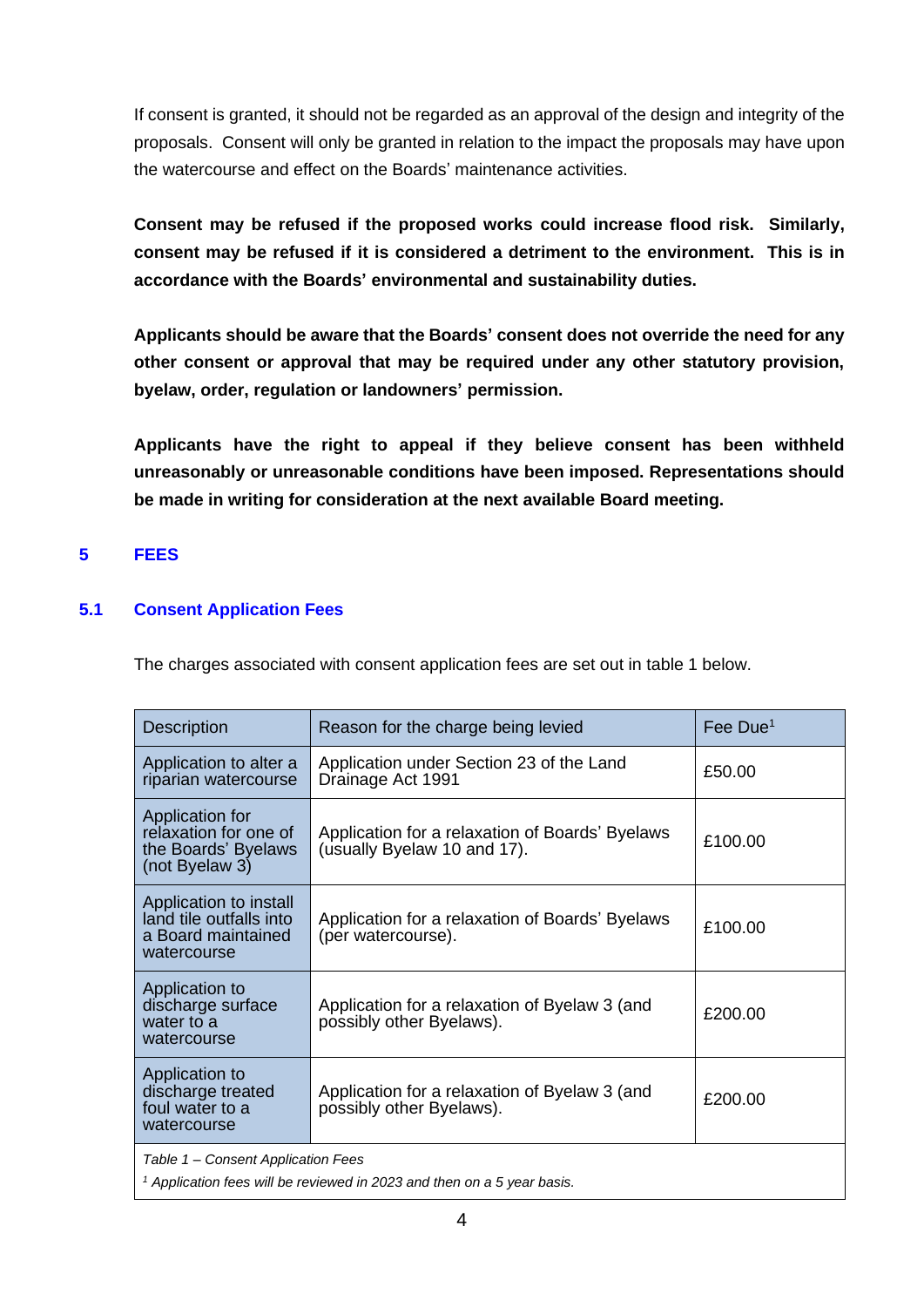Where an application is submitted without payment of the relevant fee due, the application is not deemed valid and may not be considered by the Boards.

# **5.2 Inspection Fees**

The fees associated with inspection of works within 9m of a Board maintained watercourse or within the channel of an ordinary watercourse to ensure compliance with the consent issued by the Boards.

| Description                                                                                               | Reason for the charge being levied                                                                                                                   | Fee Due <sup>1</sup>                                           |  |
|-----------------------------------------------------------------------------------------------------------|------------------------------------------------------------------------------------------------------------------------------------------------------|----------------------------------------------------------------|--|
| Application to alter a<br>riparian watercourse                                                            | Application under Section 23 of the Land<br>Drainage Act 1991. To confirm the<br>conditions of consent are complied <sup>2</sup> with.               | £250.00 per<br>visit.+ £100.00<br>per additional<br>structure  |  |
| Application for relaxation for<br>one of the Boards' Byelaws<br>(usually Byelaw 10 or 17<br>not Byelaw 3) | Application for consent under Boards'<br>Byelaws. To confirm the conditions of<br>consent are complied <sup>2</sup> with.                            | £250.00 per<br>visit. + £100.00<br>per additional<br>structure |  |
| Application to install land<br>tile outfalls into Board<br>maintained watercourse                         | Application for consent under Boards'<br>Byelaws (per watercourse). To confirm the<br>conditions of consent are complied <sup>2</sup> with.          | £100.00 per<br>visit + $£10.00$<br>per outfall                 |  |
| Application to discharge<br>surface water to a<br>watercourse                                             | Application for a consent under Byelaw 3<br>(and possibly other Byelaws). To confirm<br>the conditions of consent are complied <sup>2</sup><br>with. | £250.00 per<br>visit                                           |  |
| Application to discharge<br>treated foul water to a<br>watercourse                                        | Application for a consent under Byelaw 3<br>(and possibly other Byelaws). To confirm<br>the conditions of consent are complied <sup>2</sup><br>with. | £250.00 per<br>visit                                           |  |
| Table 2 Increation of consented works Esse                                                                |                                                                                                                                                      |                                                                |  |

*Table 2 – Inspection of consented works Fees*

*Multiple inspections may be required for large, staged or complex projects.*

*1 Inspection of consented works fees are index linked and will increase in April each year.*

*<sup>2</sup> Where conditions of the consent are not met the applicant will be notified in writing with the steps required to resolve the issues. Any additional visits will be charged at the above fees*

The relevant inspection fees will be stipulated as part of a notification of intent to consent, including the number of inspections required.

The applicant will be given three months to accept the Inspection Fees as a condition of consent. The fee is payable when formal consent is issued following the applicant's confirmed acceptance of the conditions of consent and prior to any works commencing.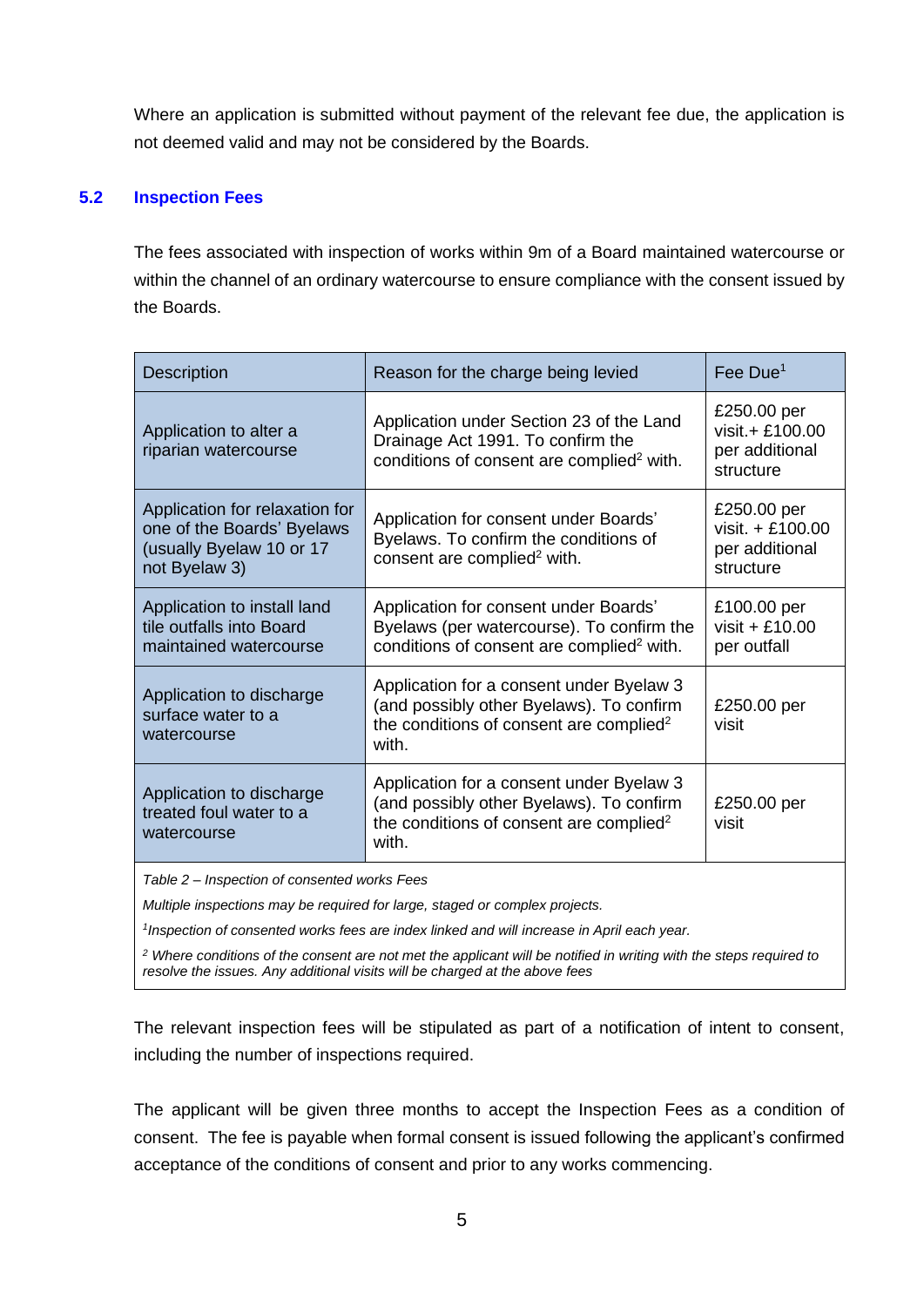Should significant increases in volumetric discharge into Board maintained watercourses or alteration of Board catchments be granted they would be subject to detailed further assessment on an individual basis to account for potential watercourse and pumping plant upgrades that may be required to facilitate the additional volumetric discharge. All costs are to be met by the developer.

#### **5.3 Consultation Fees**

#### **5.3.1 Application Advice**

The Boards offer guidance documents for the completion of the application for consent forms and the Boards' Planning and Development Control Officers are available to clarify minor queries where the aggregate consultation time does not exceed 1 hour. Where this is insufficient, and a more detailed technical consultation is required this can be offered on a recharge basis.

#### **5.3.2 Flood Risk Assessments**

Consultations for information to support Flood Risk Assessments where a plan of the Boards' assets, pumping station operational data and where available any flood data we hold will be charged at **£180**. Where this is insufficient (eg. multiple catchments) and a more detailed technical consultation is required this can be offered on a recharge basis.

#### **5.3.3 Significant Development**

Where the development is of such a size or complexity that regular technical advice from the Boards' officers is required, work will be undertaken on a recharge basis.

**5.3.4** The Boards are not profit-making entities. Costs charged will be actual cost. As a guide the charge rate will be around £60/hour with any disbursements recharged at actual cost. A detailed cost estimate breakdown of hours charged can be provided.

Consultation Fees are baselined in April 2021 and index linked in line with CPI with an annual review.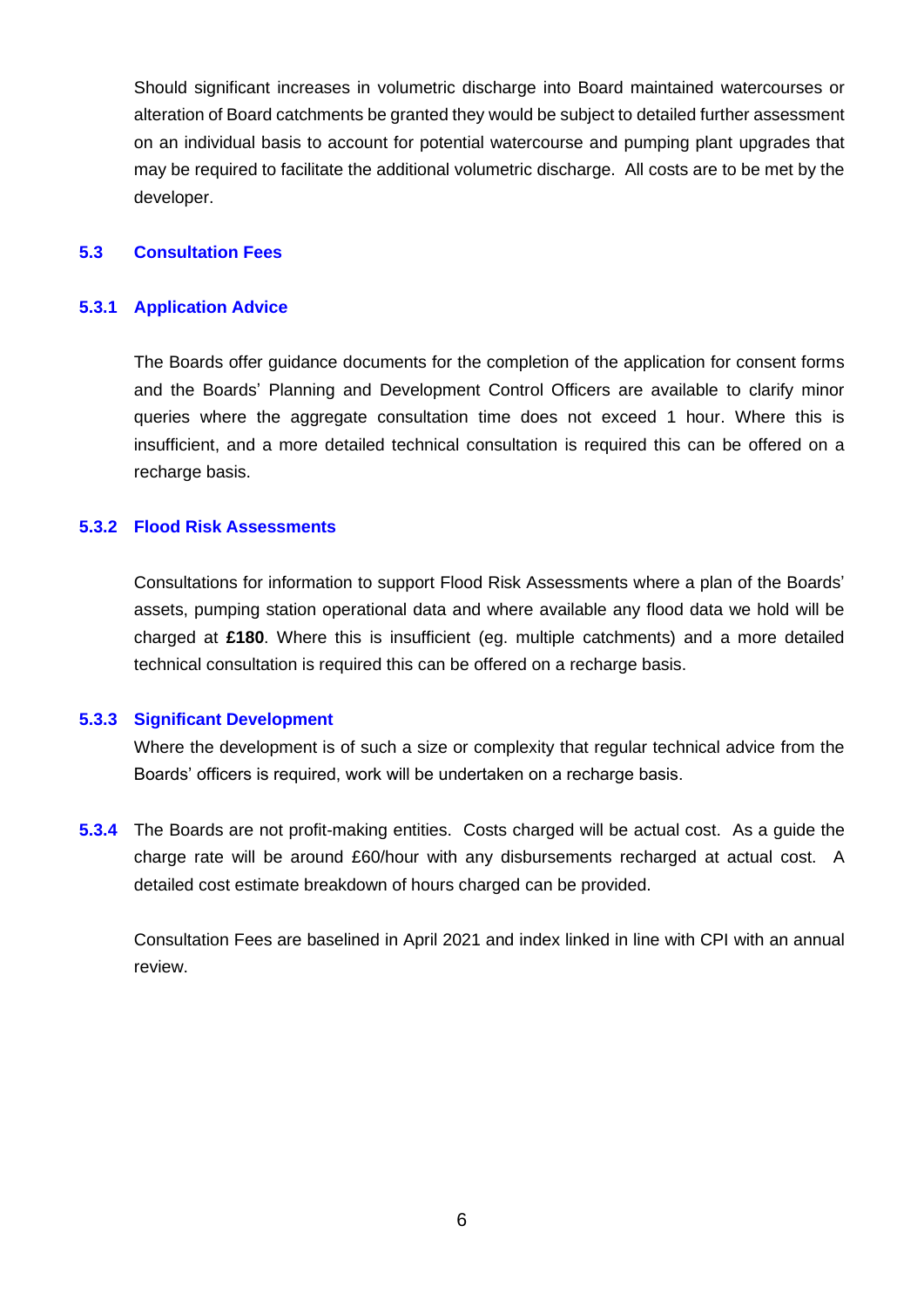# **5.4 Surface Water Development Contribution (SWDC) Rates**

Prior written consent is required from the Boards where a development will result in an increase in the rate or volume of flows in any watercourse and, one of the conditions imposed as part of any such approval is the payment of a development contribution to the Boards. The charge is made to help fund the cost of improvements to the drainage network that are required to cater for increases in the rate and/or volume of surface water flows.

The charge also reflects projected long term increases in the Boards' power costs for pumping. Where substantial changes to infrastructure are made that increase pumping capacity, new equipment will necessarily comply with current legislation which could lead to charges associated with environmental improvements. Some of the Boards' infrastructure means that water can pass through more than one pumping installation before discharge. Where this is the case the full impact to point of discharge will be evaluated.

The relevant fee will be stipulated as part of a notification of intent to consent, including the number of inspections required. Applicants will be given three months to accept the development charge as a condition of consent.

Where a developer's point of discharge is into a third party system (highway drainage, Water Authority network or riparian system) but ultimately increases the run-off to the Boards' network, the development charge will apply and the Boards' consent will be required.

The fee is due when the applicant confirms acceptance of the development charge. Formal consent will be issued following payment of the development charge and prior to any works commencing. *The SWDC is not due at the point of the application*.

The contribution is calculated by;

- Determining the impermeable area of the site to be positively drained (in square metres,  $m<sup>2</sup>$
- Establishing the charging band based on the impermeable area (in hectares) of the site that is to be positively drained will fall into (see table 3 below)
- Establishing the charging band based on the proposed discharge rate (in litres/second/impermeable hectare) will fall into (see table 4 below)

The Surface Water Development Contribution equation is therefore;

**SWDC = Impermeable Area Band Contribution Rate x Impermeable Area (m<sup>2</sup> ) x SWDC Rate Band**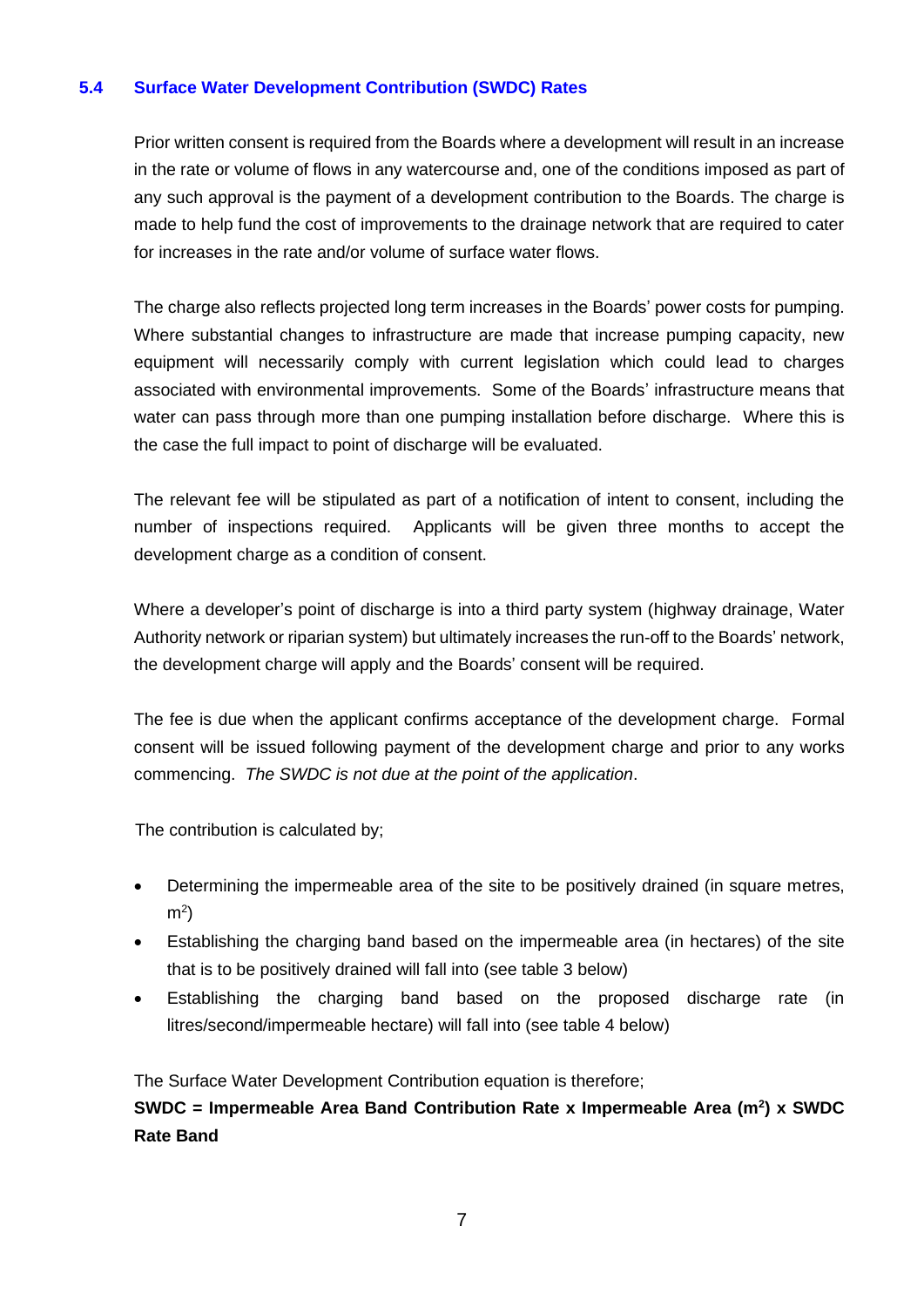|                                     | Impermeable area, A discharging (ha) |                           | <b>Surface Water</b>        |
|-------------------------------------|--------------------------------------|---------------------------|-----------------------------|
| <b>Banding</b>                      | Is greater than $(>)$                | And is less than or equal | Development                 |
|                                     |                                      | to $($                    | Contribution Rate $(E/m^2)$ |
|                                     | 0                                    | 5                         | 12.35                       |
| $\mathcal{P}$                       | 5                                    | 10                        | 10.33                       |
| 3                                   | 10                                   | 15                        | 8.87                        |
| 4                                   | 15                                   | 20                        | 7.43                        |
| 5                                   | 20                                   | 25                        | 5.97                        |
| 6                                   | 25                                   | N/A                       | 3.97                        |
| Table 3 : Impermeable Area Bandings |                                      |                           |                             |

|                                   | Equivalent run-off rate (litres/second/hectare) |                                     |                                                 |  |
|-----------------------------------|-------------------------------------------------|-------------------------------------|-------------------------------------------------|--|
| <b>Banding</b>                    | Is greater than $(>)$                           | And is less than or equal<br>to $($ | SWDC rate (as a % of<br>full contribution rate) |  |
| $\overline{1}$                    | $\mathbf 0$                                     | 1.4                                 | 3                                               |  |
|                                   | Is greater than (>)                             | And is less than $($                |                                                 |  |
| $\overline{2}$                    | 1.4                                             | 5                                   | 10                                              |  |
|                                   | Is greater than or                              | And is less than $(\le)$            |                                                 |  |
|                                   | equal to $( \geq )$                             |                                     |                                                 |  |
| 3                                 | 5                                               | 10                                  | 15                                              |  |
| $\overline{\mathbf{4}}$           | 10                                              | 15                                  | 20                                              |  |
| $\overline{5}$                    | 15                                              | 20                                  | 25                                              |  |
| $6\phantom{1}$                    | 20                                              | 25                                  | 30                                              |  |
| $\overline{7}$                    | 25                                              | 30                                  | 35                                              |  |
| $\boldsymbol{8}$                  | 30                                              | 35                                  | 40                                              |  |
| $\boldsymbol{9}$                  | 35                                              | 40                                  | 45                                              |  |
| 10                                | 40                                              | 45                                  | 50                                              |  |
| 11                                | 45                                              | 50                                  | 55                                              |  |
| 12                                | 50                                              | 55                                  | 59                                              |  |
| 13                                | 55                                              | 60                                  | 63                                              |  |
| 14                                | 60                                              | 65                                  | 67                                              |  |
| 15                                | 65                                              | 70                                  | 71                                              |  |
| 16                                | 70                                              | 75                                  | 75                                              |  |
| 17                                | 75                                              | 80                                  | 79                                              |  |
| 18                                | 80                                              | 85                                  | 83                                              |  |
| 19                                | 85                                              | 90                                  | 87                                              |  |
| 20                                | 90                                              | 95                                  | 91                                              |  |
| 21                                | 95                                              | 100                                 | 95                                              |  |
| 22                                | 100                                             | N/A                                 | 100                                             |  |
| Table 4 : Discharge Rate Bandings |                                                 |                                     |                                                 |  |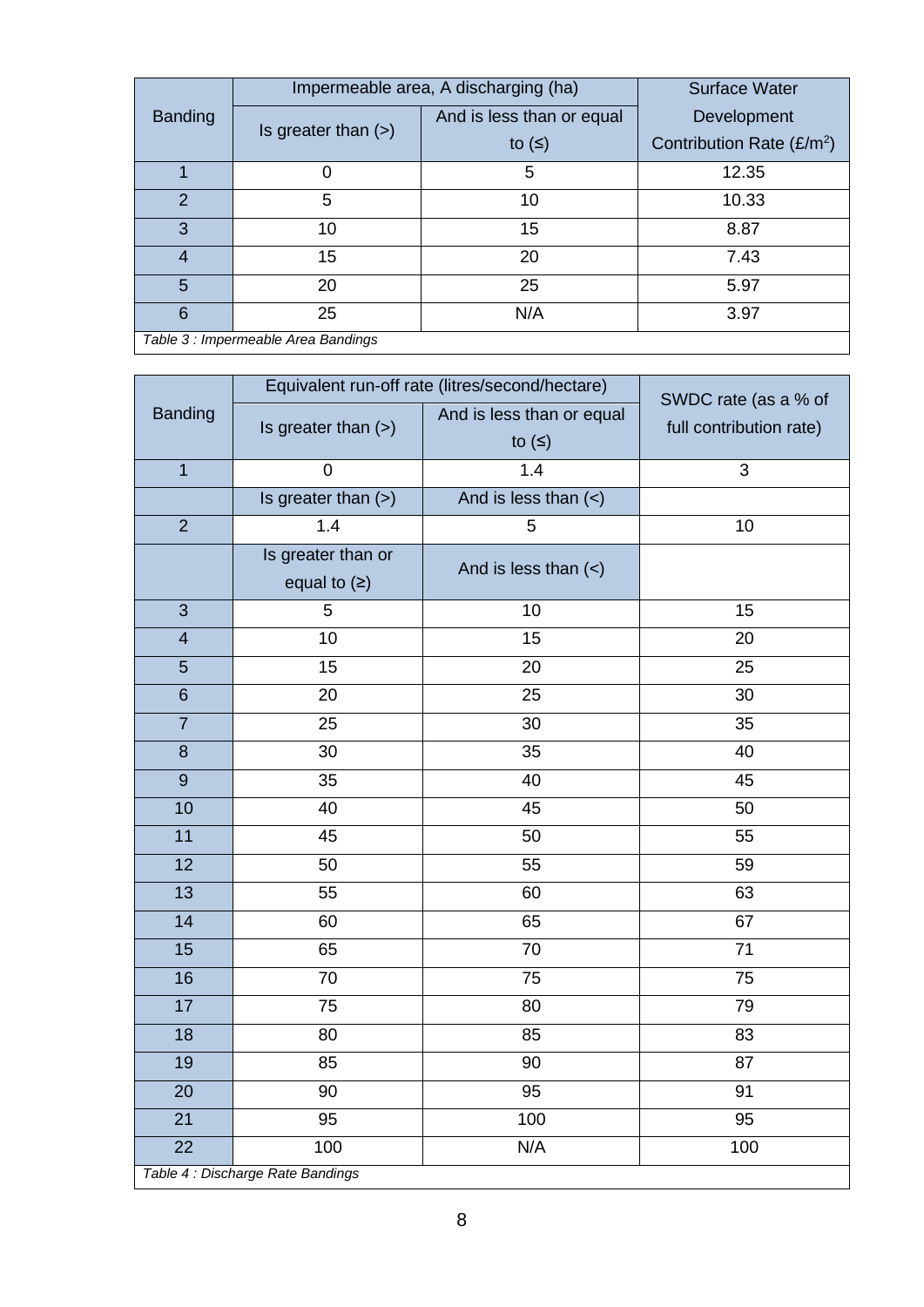- The current maximum charge applicable is £123,500 per impermeable hectare for sites with less than 5ha of impermeable area proposing to discharge at an un-attenuated rate.
- The Surface Water Development Contribution rates stated within this document are increased by inflation annually and will be reviewed in detail on a 5 yearly basis.
- The next detailed review is scheduled for Q2 2023. CPI will be used for inflationary calculations. The impermeable area of the site to be positively drained (in square metres, m2) should only reflect the additional impermeable area that is positively drained post development. It is therefore determined by taking away the area of the proved/demonstrated impermeable surface positively drained to the watercourse prior to development from the proposed area of impermeable surface to be positively drained to the watercourse post development.
- Where developments do not contain all of the surface water on site and the Boards' systems receive the excess then development charges will apply as follows;
	- o Where high level overflows to watercourses are proposed from retention/soakaway systems that exceed the 1 in 100 year plus climate change design event (\*) then these proposals will be charged at the 10% discharge rate banding (band 2)
	- o Where high level overflows to watercourses are proposed from retention/soakaway systems that exceed at return events below the 1 in 100 year plus climate change design event (\*) then these proposals will be charged at the applicable discharge rate banding obtained from Table 3 (with the minimum charge being 10% band 2).
- Surface Water Development Charges are payable at the rate applicable when the consent application is granted by the Board but prior to the issue of the formal document.
- Although the table does indicate free discharge or increased discharge rates are available, discharges into pumped catchments will be restricted to 1.4l/s/ha where practical with the SWDC paid at the appropriate Band rate to account for the additional volume from impermeable areas.
	- o All developments and requests for discharge into the land drainage network will have to demonstrate that the discharge hierarchy has been followed (1, Infiltration, 2, Surface Water Body, 3, Culverts – (Surface Water, Highway or other), or 4, combined sewer.)
	- $\circ$  Where small developments are unable to restrict to 1.4l/s/ha due to flow control practicalities the discharge rate will be factored up to reflect the site area and the appropriate banding in Table 4 will be applied.

Example SWDC calculations are available should they be requested.

# **5.5 Commuted Maintenance Fee (CMF) Rates**

A Commuted Maintenance Fee (CMF) is a one-off charge, payable where the Boards will become responsible for the future maintenance costs associated with a new culvert, bridge,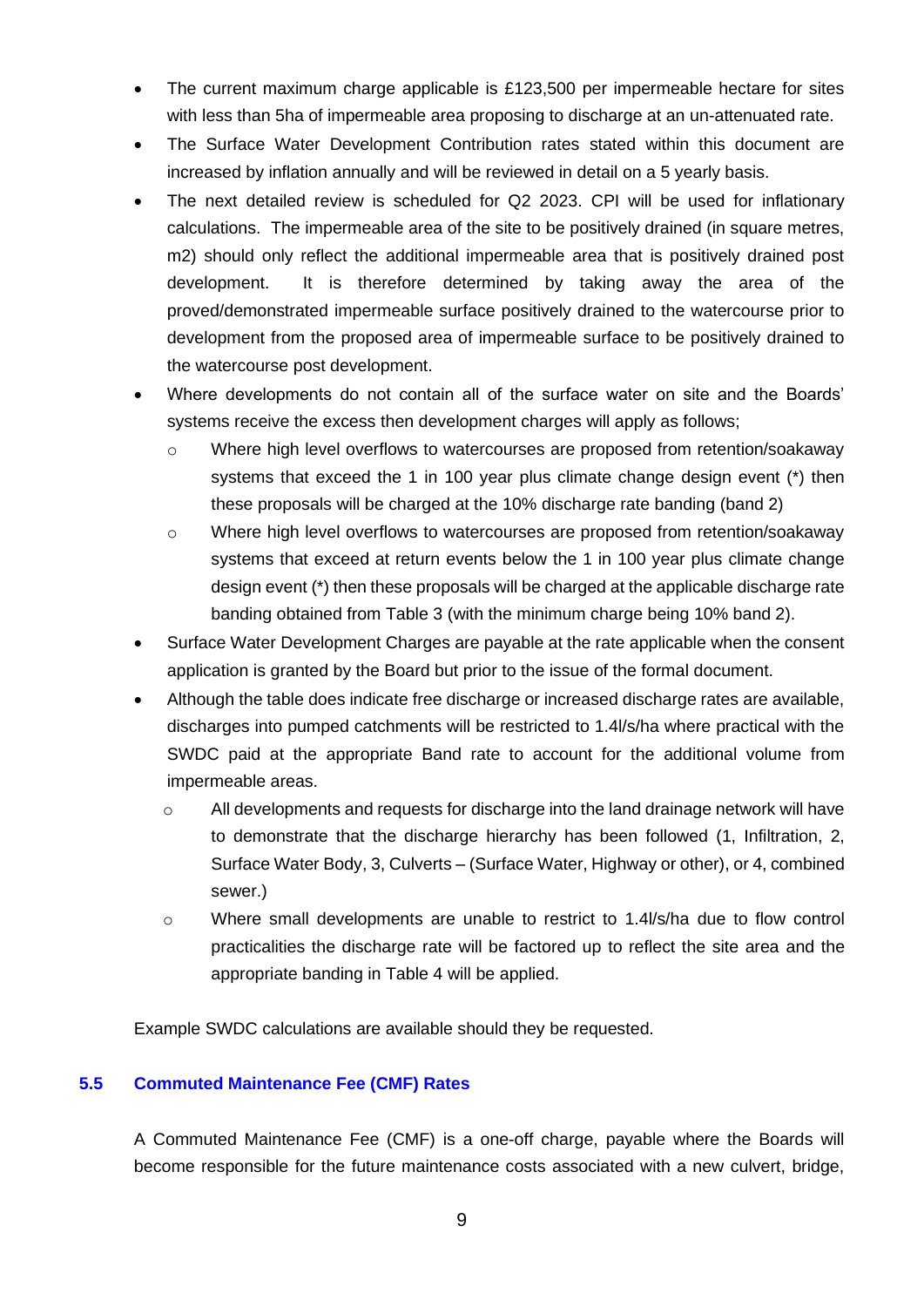weir, outfall, watercourse, pumping station or other structure within their internal Drainage District.

The relevant fee will be stipulated as part of a notification of intent to consent, at which point the applicant will be given three months to accept the CMF as a condition of the consent. The fee is due when the applicant confirms acceptance of the CMF.

Formal consent will be issued following payment of the CMF and prior to any works commencing. **The method of calculation will be provided as part of the consent conditions.**

The Boards will not seek to abandon the commuted responsibilities relating to any adopted structure for which a commuted sum has been paid and recorded in the commuted obligations register. Once the defined timeline of adoption has elapsed, the Boards will be at liberty to operate or relinquish the asset in line with prevailing Boards' policies and circumstances.

# **5.5.1 Culverts in Board Watercourses**

Any consent granted to install a culvert within a watercourse maintained by the Boards will be subject to the payment of a CMF.

In such instances the Boards will be responsible for maintaining the clear flow of water through the structure (Including desilting and vegetation clearance at a frequency necessary to meet water level management requirements) and in some specific cases the structural integrity\* of the culvert. The total CMF is derived from the costs that will be incurred by the Boards in maintaining both the clear flow of water through the structure as well as the structural integrity\* where appropriate.

The CMF for culverts in watercourses owned by the Boards can be calculated by adding the relevant figure from table 5 below to the cost of replacement as determined by the Boards' Officers. For culverts over 150 metres in length the Boards' Officers will determine the commuted maintenance fee on a case by case basis.

#### \**Structural Integrity*

- *Where the applicant does not wish the Boards to maintain the structural integrity of the culvert the relevant charge in table 5 below will apply and appropriate conditions will be included within the consent.*
- *The Boards reserve the right to decline the responsibility for the structural integrity of the culvert. In such instances the relevant charge in table 5 below will apply and appropriate conditions will be included within the consent.*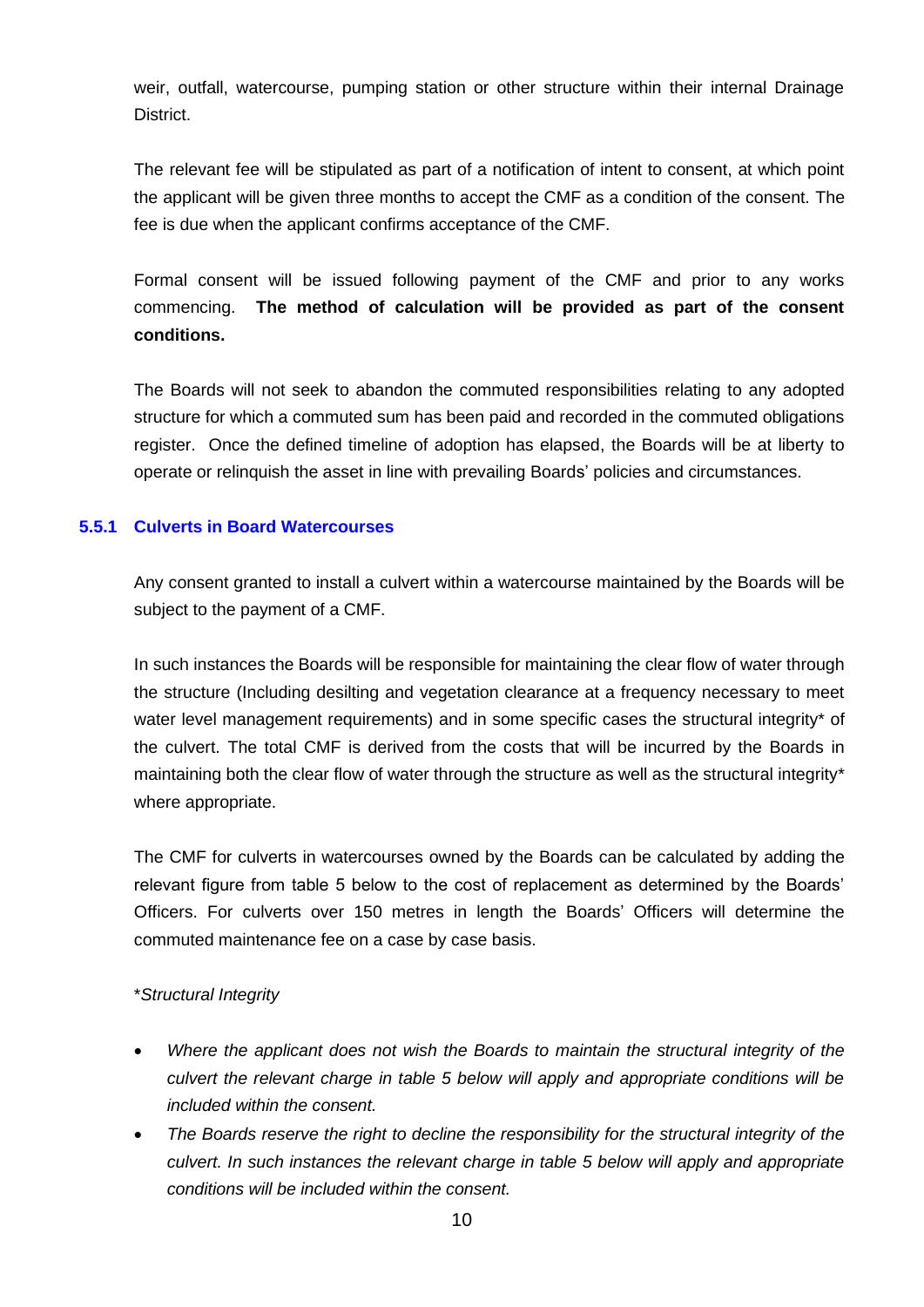|                                                                          | Internal Diameter of Pipe (Ø) |                            |
|--------------------------------------------------------------------------|-------------------------------|----------------------------|
| <b>Length of Culvert</b>                                                 | $\varnothing$ < 750mm         | $\varnothing$ $\geq$ 750mm |
| < 18 metres                                                              | £1,858.22                     | £4,114.63                  |
| $19 - 48$ metres                                                         | £7,586.03                     | 18,235.06                  |
| $49 - 96$ metres                                                         | £12,068.22                    | £29,241.44                 |
| 97 - 150 metres                                                          | £20,899.87                    | £50,988.74                 |
| Table 5: Culvert Maintenance Fees for culverts within Board Watercourses |                               |                            |

The CMF can be negated where redundant access (of a length in excess of the proposed culvert), within the applicant's ownership is identified which can be removed from the drainage network. i.e. where the Boards have no net gain in maintenance liability.

#### **5.6 Biodiversity and Habitat Mitigation**

Most developments within the Boards' areas will impact or alter the local biodiversity and habitat. Where impacts cannot be avoided, mitigation must be provided with either restoration or biodiversity offsetting taking place to deliver a neutral or overall net gain position. In most cases measures to restore or offset the impact of any works must be undertaken in close proximity to the development. Where the site constraints or local land holdings do not permit this, the Boards will seek a developer contribution to undertake biodiversity improvements within their districts.

#### **5.7 Payment of Fees**

The Boards accept payment via cheque, credit / debit card or BACS transfer. Please note for all card payments made using a Commercial (Business) card there will be a non-refundable surcharge of 1.8% added to the charge. There is no surcharge payable for payments made by personal Debit Card or by personal Credit Card.

#### **6 DEEDS OF INDEMNITY**

In certain cases, applicants will be required to enter into a Deed of Indemnity with the Boards to protect the Boards and their future operation and costs thereof.

The Deed of Indemnity will be drawn up by the respective Board at the applicant's expense. It will then be lodged with Land Registry to ensure the Board is consulted prior to the property being sold. This allows subsequent owners to be made aware of the restrictions that apply to the property.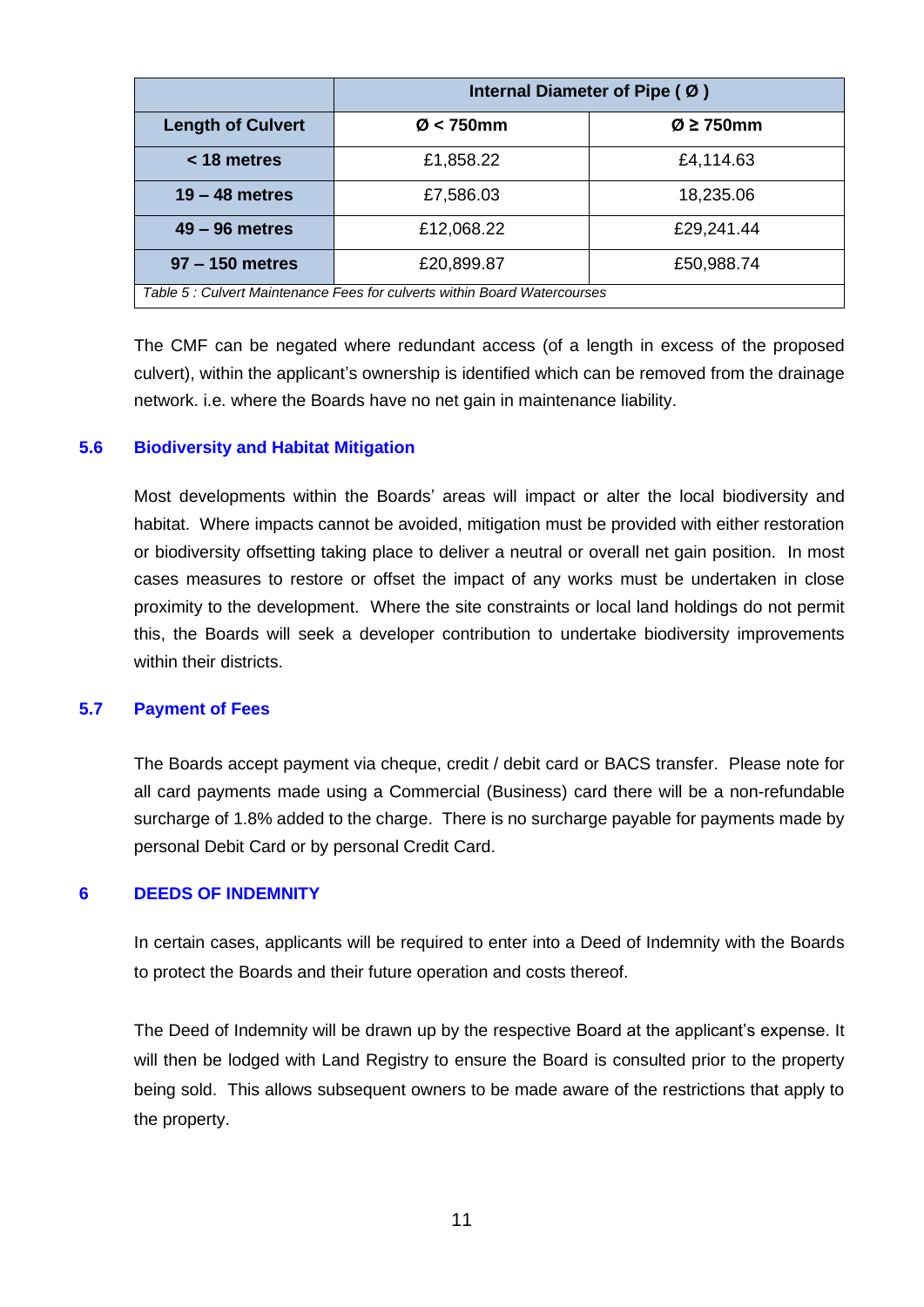# **7 ENFORCEMENT**

Wherever possible the Boards will seek to ensure drainage issues are rectified without the need for formal action. When aware of a drainage issue the Boards' Officers will conduct an investigation which will consist of:

- A site inspection to establish the cause and extent of the problem
- Consideration of possible remedial actions
- Making reasonable attempts to contact the responsible person(s) to discuss the issues
- If the person(s) responsible is/are willing to cooperate, a letter will be sent detailing the works that are required within a specified time period. If the persons(s) responsible is/are uncooperative, the Boards will take formal action as detailed in paragraphs 7.1, 7.2 and 7.3.

The Boards will undertake action where there is evidence of a significant drainage problem and persons affected are not the cause of the drainage issue and where there is evidence of a breach of the Boards' Byelaws or contraventions under Section 23 of the Act (further details below). The Boards will endeavour to resolve identified issues in a reasonable timescale, with priority given to flooding, risk of flooding of critical infrastructure or internal flooding of properties.

#### **7.1 Byelaws**

The Boards may serve notice under Section 66 (6) of the Land Drainage Act 1991 requiring any contravention of their Byelaws to be remedied within a period not exceeding 28 days.

If the breach is not remedied within the specified time scale the Boards may use Section 66 (7) of the Land Drainage Act 1991 to undertake the necessary works and recharge the costs of such works to the offender. Such action will be without prejudice to any proceedings under Section 66 (6) of the Land Drainage Act 1991.

Where the applicant fails to follow the Boards' application and consenting processes the relevant fees and charges will apply before the Board will consider the retention of any asset.

## **7.2 Section 23 (1) of the Land Drainage Act 1991**

Where a contravention of Section 23 (1) of the Land Drainage Act 1991 occurs the Boards may serve notice under Section 24 (1) of the Act requiring the nuisance to be abated within a period not exceeding 28 days.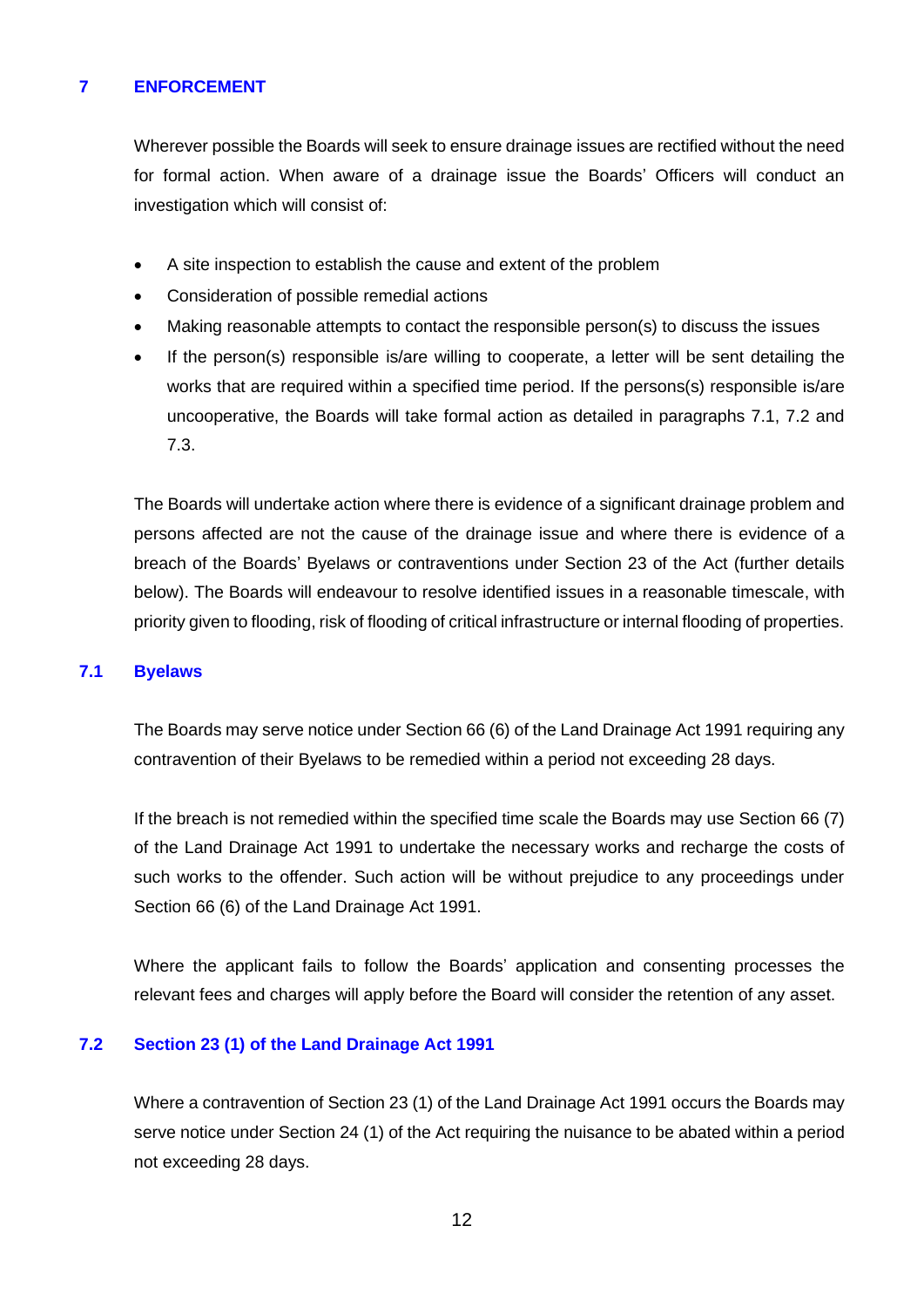If the breach is not remedied within the specified time scale the Board may use Section 24 (4) of the Land Drainage Act 1991 to undertake the necessary works and recharge the costs of such works to the offender or landowner / occupier. Such action will be without prejudice to any proceedings under Section 24 (3) of the Land Drainage Act 1991.

Where the applicant fails to follow the Boards' application and consenting processes the relevant fees and charges will apply before the Boards will consider the retention of any asset.

#### **7.3 Maintaining Flows on a Private Watercourse**

The Boards may serve notice on the riparian owner(s) or person(s) responsible for the impediment under Section 25 of the Land Drainage Act 1991. This notice will identify the works that are required to restore proper flow within a specified period of time.

Subject to the right of appeal, if the proper flow is not restored within the specified period the Boards may undertake the necessary works and recharge the costs of the works to those responsible.

In many instances, landowners will be unaware of their riparian rights and responsibilities. If someone owns land or property alongside a watercourse they are known as the riparian owner [\(https://www.gov.uk/guidance/owning-a-watercourse\)](https://www.gov.uk/guidance/owning-a-watercourse). Those owning land abutting a watercourse do not necessarily need to own the watercourse itself to be held responsible. This means that many different landowners or occupiers on either bank can be responsible for ensuring the free flow of water along a watercourse.

# **8 PLANNING APPLICATIONS**

The Boards provide comments to Local Planning Authorities (LPAs) on Planning Applications that are within, or impact upon, the Boards' Districts. This provides an opportunity for the Boards to advise the LPAs, landowners and their agents of the Boards' Byelaw requirements prior to development commencing.

When Planning Applications comply with the Boards' Byelaws, a letter will be issued to the LPA which details the Boards' position. Advisory comments will be included as appropriate.

If Planning Applications indicate the Boards' Byelaws may be contravened, a letter of objection will be sent to the LPA. The letter will provide reasons for the objection and give guidance on how the proposals may be revised to comply with the Boards' Byelaws.